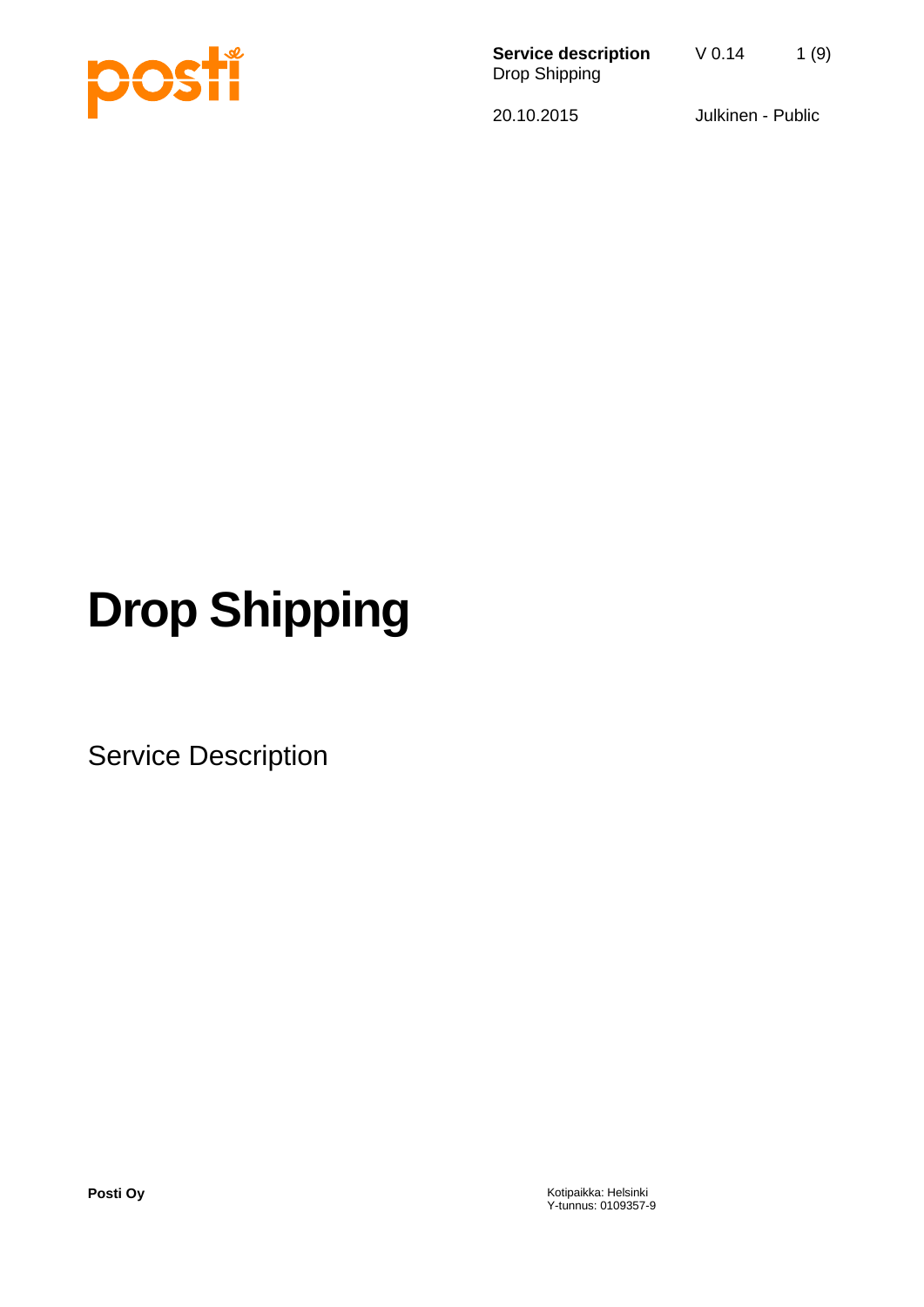

 $2(9)$ 

20.10.2015

Julkinen - Public

# **Table of content**

|   | 1.1 |       |  |  |  |
|---|-----|-------|--|--|--|
| 2 |     |       |  |  |  |
| 3 |     |       |  |  |  |
|   | 3.1 |       |  |  |  |
|   |     | 3.1.1 |  |  |  |
|   | 3.2 |       |  |  |  |
|   | 3.3 |       |  |  |  |
|   | 3.4 |       |  |  |  |
|   | 3.5 |       |  |  |  |
|   | 3.6 |       |  |  |  |
|   | 3.7 |       |  |  |  |
|   | 3.8 |       |  |  |  |
| 4 |     |       |  |  |  |
| 5 |     |       |  |  |  |
| 6 |     |       |  |  |  |
|   | 6.1 |       |  |  |  |
|   |     | 6.1.1 |  |  |  |
|   |     | 6.1.2 |  |  |  |
| 7 |     |       |  |  |  |
| 8 |     |       |  |  |  |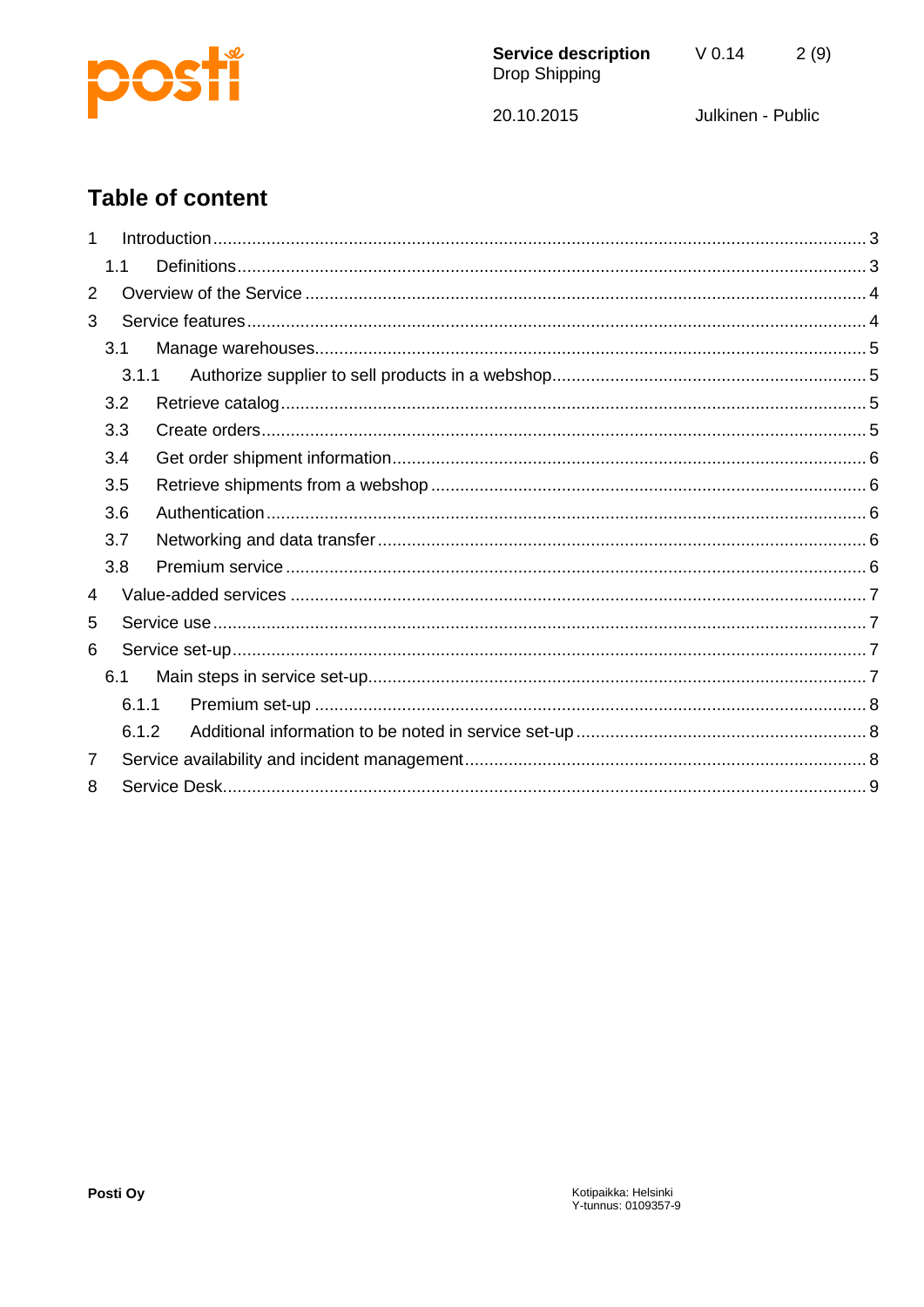

# <span id="page-2-0"></span>**1 Introduction**

This document defines the content for Posti Drop shipping –service. Service enables e-commerce business model where:

- E-retailer publish and sells Supplier's products in its webshop
- E-retailer sends sales orders from the webshop to the Supplier
- Supplier delivers sales orders directly to webshop's buyer using buyer's selected delivery method

# <span id="page-2-1"></span>**1.1 Definitions**

"Webshop" means e-retailer's systems which are used to publish products in a web and enables their online buying.

"E-retailer" means a company who is selling Suppliers products in its webshop.

"Supplier" means a company who offers products for sale to E-retailer and fulfills sales order to webshop buyer as chosen in the webshop.

"Customer" means an E-retailer or a Supplier using the Service.

"Service" Means Service provider's (Posti) SaaS solutions operating between an E-retailer and a Supplier as defined in this service description.

"System" means Service provider's technical solution producing the Service. Service production is done using Posti's IT systems for the service and utilizing connected Posti's, E-retailer's and Supplier's IT systems.

"Customer data" means any data which an E-retailer or a Supplier loads into the Service and all data which a result of processing this kind of data.

"EDI CODE" (FI OVT ID) is a unique identifier used in data transfer. It follows SFS 5748 standard. Customer is responsible to produce its EDI Code to the Service. EDI Code used in the service is 12…17 numbers e.g. 003799999999NNNN which is build of

- country code following ISO 6523 standard e.g. in Finland country code is maintained by Tax authority and it is 0037
- 8 digit VAT code
- 5 digit organization maintained codes which can be used in the Service to identify warehouse locations for products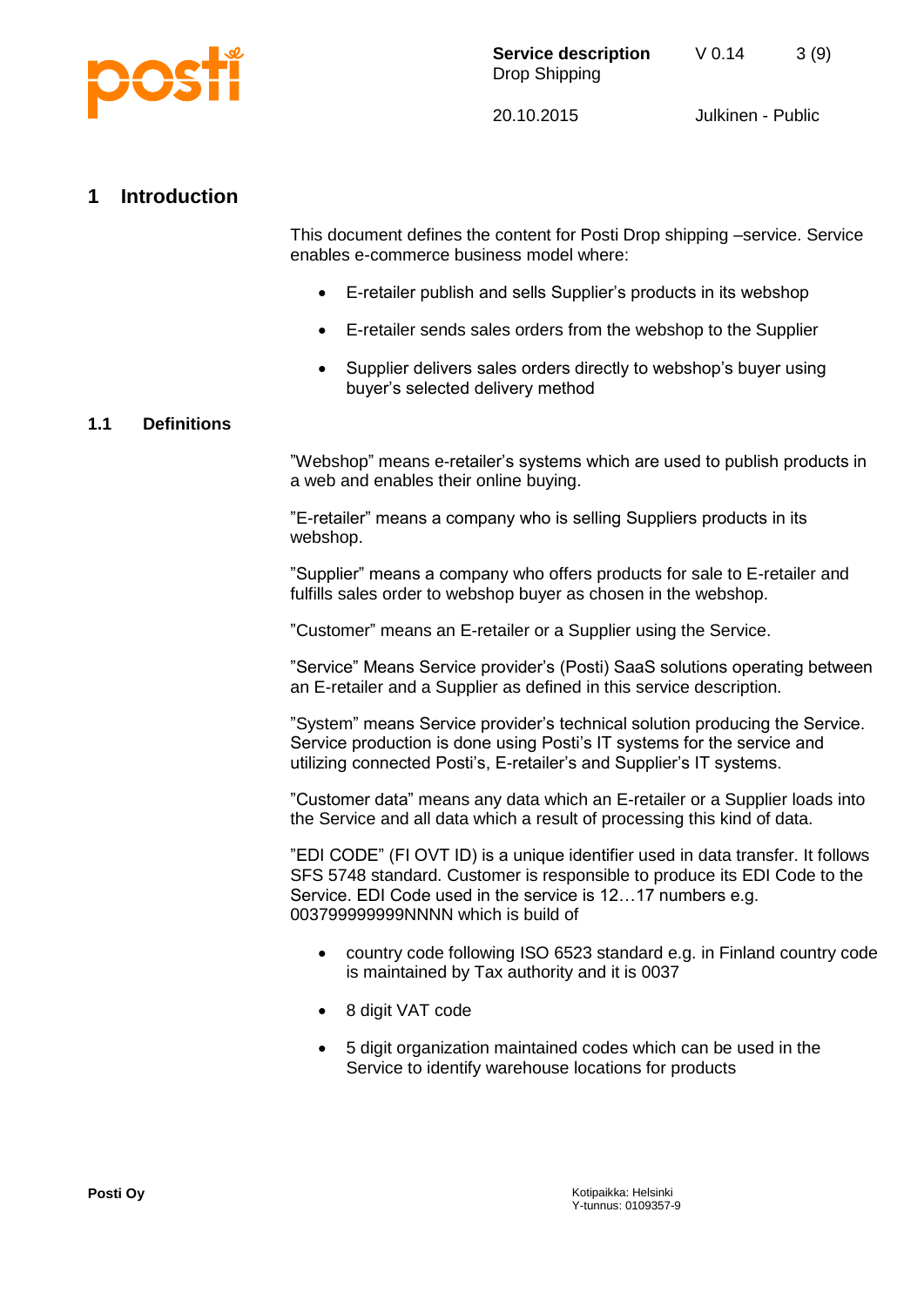

# <span id="page-3-0"></span>**2 Overview of the Service**

Posti Drop shipping -service integrates Supplier's warehouse catalog to Eretailer's webshop for consumer to buy. Customer needs to integrate their systems with Posti's API in order to use virtual warehousing and drop shipping services. Using the Service an E-retailer can maintain its' own product catalog from warehouse and/or stores, download product catalogs from suppliers in Posti's supplier network, view stock balances, create orders and view order and shipment statuses.

There can be many connected E-retailers and Suppliers so that they can exchange information without the need to build point-to-point integrations. One integration to the Service is enough to integrate to all connected parties.



#### **E-Commerce Drop Shipping Process Model**

# <span id="page-3-1"></span>**3 Service features**

Service works as a supply chain information operator between a Webshop and its suppliers. Programming interfaces are defined in Posti web pages at api.posti.fi. User-id and password to programming interfaces can be get from Posti's contact person.

An E-retailer needs to use Authentication, Warehouses, Products and Order APIs while Supplier uses Authentication, Products and Shipment APIs. Additional APIs that can be used are defined in api.posti.fi.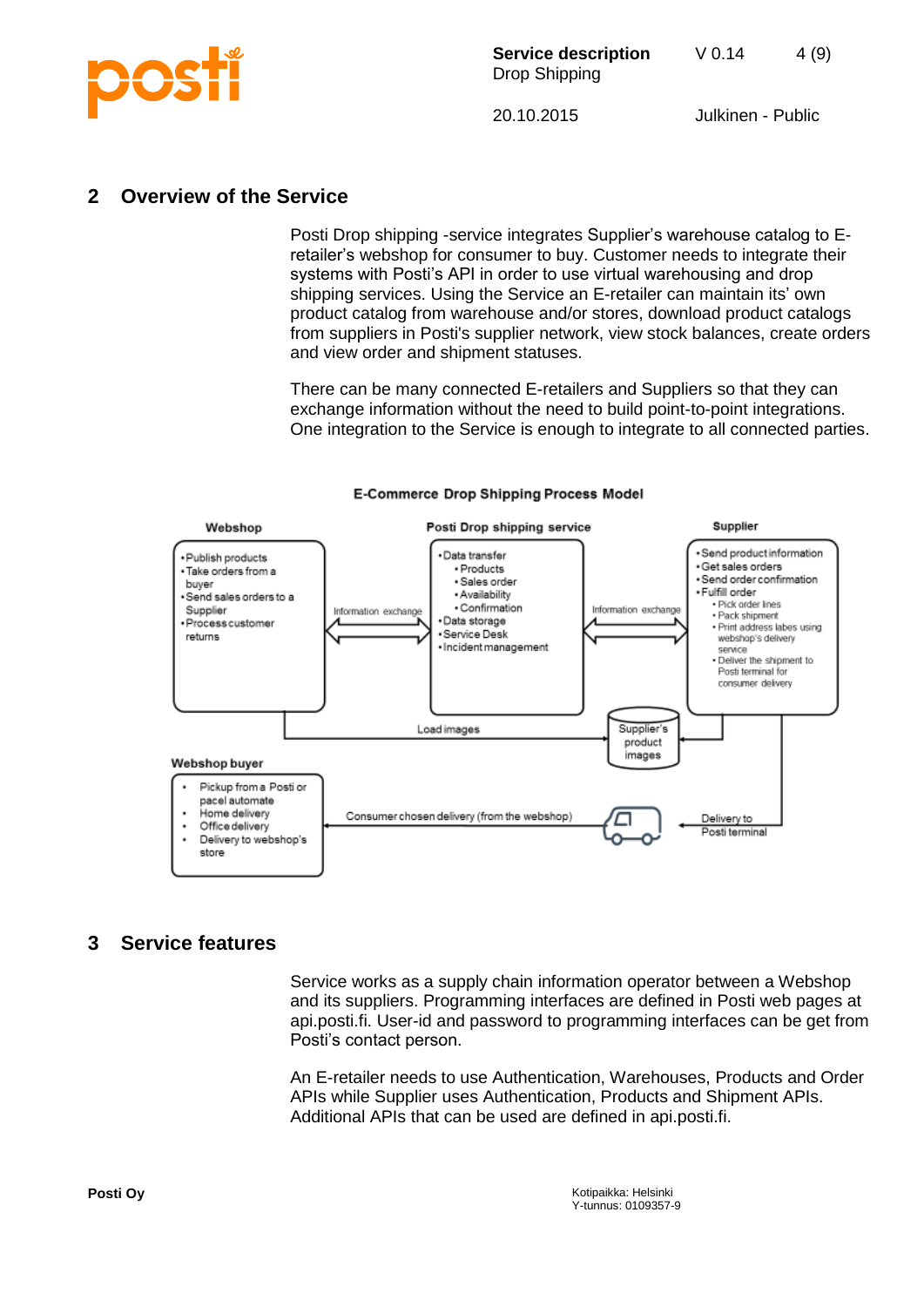

The integration supports JSON and Posti's LGW2 formatted data used primarily in Posti's warehouse integrations. LGW2 integrations are agreed separately.

# <span id="page-4-0"></span>**3.1 Manage warehouses**

E-retailer can add and manage warehouses information to host product specific stock balance using the Warehouses API. E-retailer can use the EDI Code to identify each warehouse. The first four digits are the country code, the next eight digits are the company identification code and the last five digits can be used to identify each warehouse. The last five digits can be omitted, if it is not required to identify multiple warehouses and added later when required. If a virtual warehouse is E-retailer's own warehouse or a store there should be used E-retailer's EDI Code where last five digits are used to identify unique warehouse or a store. Suppliers are identified using their EDI Codes.

# <span id="page-4-1"></span>3.1.1 Authorize supplier to sell products in a webshop

E-retailer can authorize suppliers to sell their products in its webshop by adding a suppliers to list of virtual warehouses using the Warehouses API. Once the supplier has been added to the list of available warehouses, Eretailer's webshop can see products in supplier's public or private catalog (see chapter [3.2.\)](#page-4-2). E-retailer can set the warehouse priority to control from which warehouse the goods will be delivered. For instance, there could be higher priority to e-retailer's own warehouses if the goods have already been purchased to a stock.

For more detailed information refer to Warehouses API in api.posti.fi.

# <span id="page-4-2"></span>**3.2 Retrieve catalog**

**Public catalog** contains products that a supplier has published to many webhops. The supplier provides stock balance for these products as besteffort. The product information and pricing is the same for all webshops.

**Private catalog** contains products that a supplier has published only for a webshop. The supplier provides stock balance for these products.

Once an E-retailer has authorized a Supplier to sell products in its' webshop (please refer to Section "Authorize supplier to sell products"), webshop can retrieve the suppliers public or private catalog with several methods (all, all private catalogs etc.).

Supplier manages its catalog with Product API.

For more detailed information refer to Products API.

#### <span id="page-4-3"></span>**3.3 Create orders**

An E-retailer can place an order from the webshop using Orders API. Orders will be routed to Posti's warehouse system or external warehouse systems for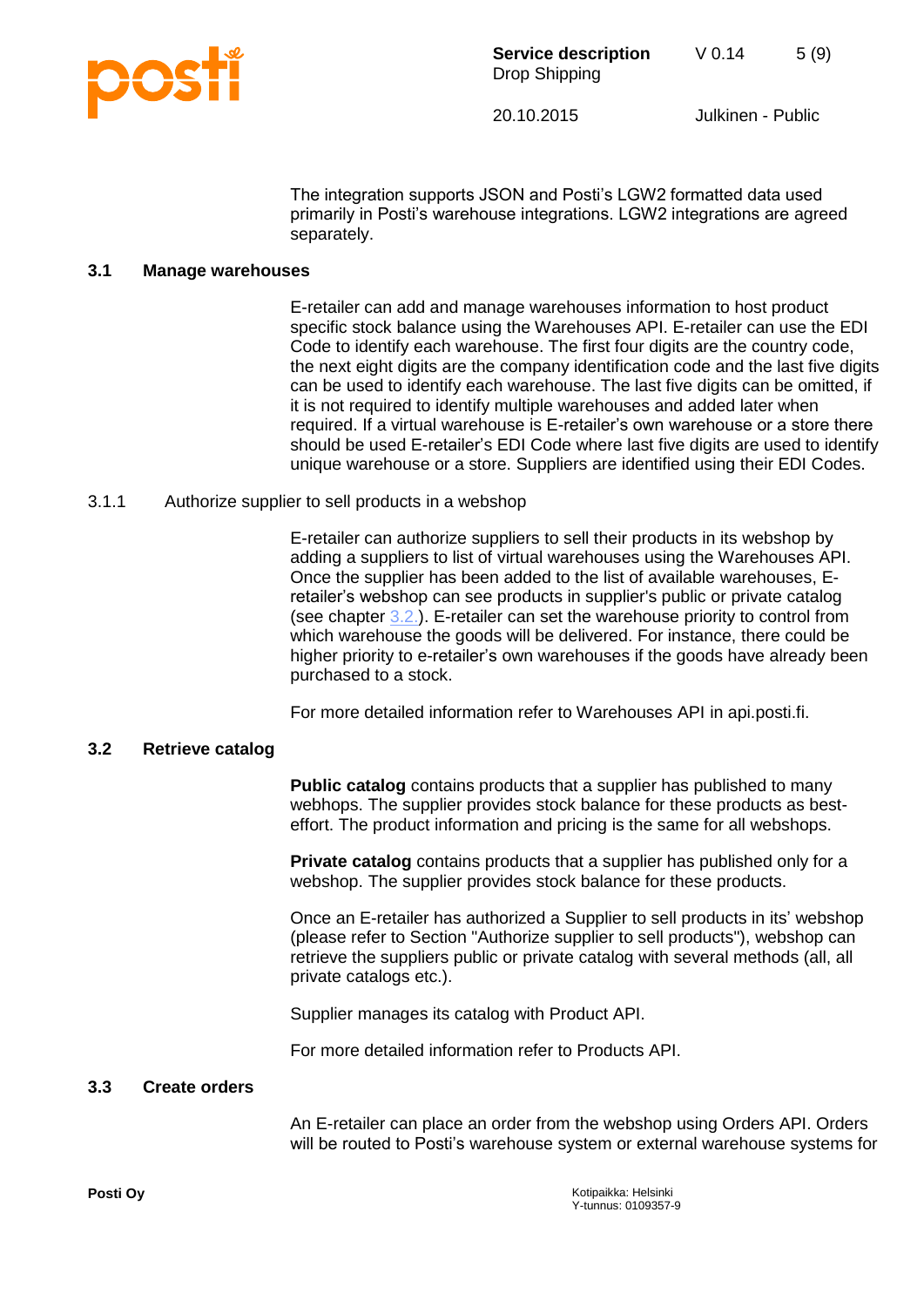

shipping. Separate order lines can be routed to different warehouses based on warehouse balance and prioritization. As an additional service E-retailer can set warehouse prioritization and certain splitting details with Posti. In cases where order could not be routed to any warehouse, an email will be sent to the E-retailer's support email address.

For more detailed information refer to Orders API.

# <span id="page-5-0"></span>**3.4 Get order shipment information**

Once Supplier's or E-retailer's warehouse (or store) has received a notification about the new order, they will pick and collect requested items. The warehouse will register a new shipment and create a tracking code and a parcel label. The shipping information will automatically be copied to the Eretailer's order as a status information. E-retailer can retrieve the information about the original order and related shipments by Orders API.

If E-retailer's shipment is delivered by Posti, it can track the shipment with Posti's tracking ID. For more detailed information refer to Parcel tracking API.

# <span id="page-5-1"></span>**3.5 Retrieve shipments from a webshop**

Supplier can retrieve shipments from webshops using Shipments API. Shipments are generated from webstore's orders where from order lines can be routed to different warehouses based on warehouse specific stock balance and prioritization set by the E-retailer in virtual warehouses.

For more detailed information refer to Shipments API.

# <span id="page-5-2"></span>**3.6 Authentication**

In order to get started with Posti services, Customer needs to receive credentials from Posti for the authorized access.

For more detailed information refer to Authentication API.

# <span id="page-5-3"></span>**3.7 Networking and data transfer**

Customer is active party in data transfer both in sending and getting data to and from the System depending on the message type.

Data transfer is based on SFTP or HTTP protocols.

Networking and data transfer technical description are defined in Posti web pages at api.posti.fi.

#### <span id="page-5-4"></span>**3.8 Premium service**

Customer business may require specific features to the Service. These customizations are agreed and implemented in a separate project delivery. Customer specific features require also continuous service which are agreed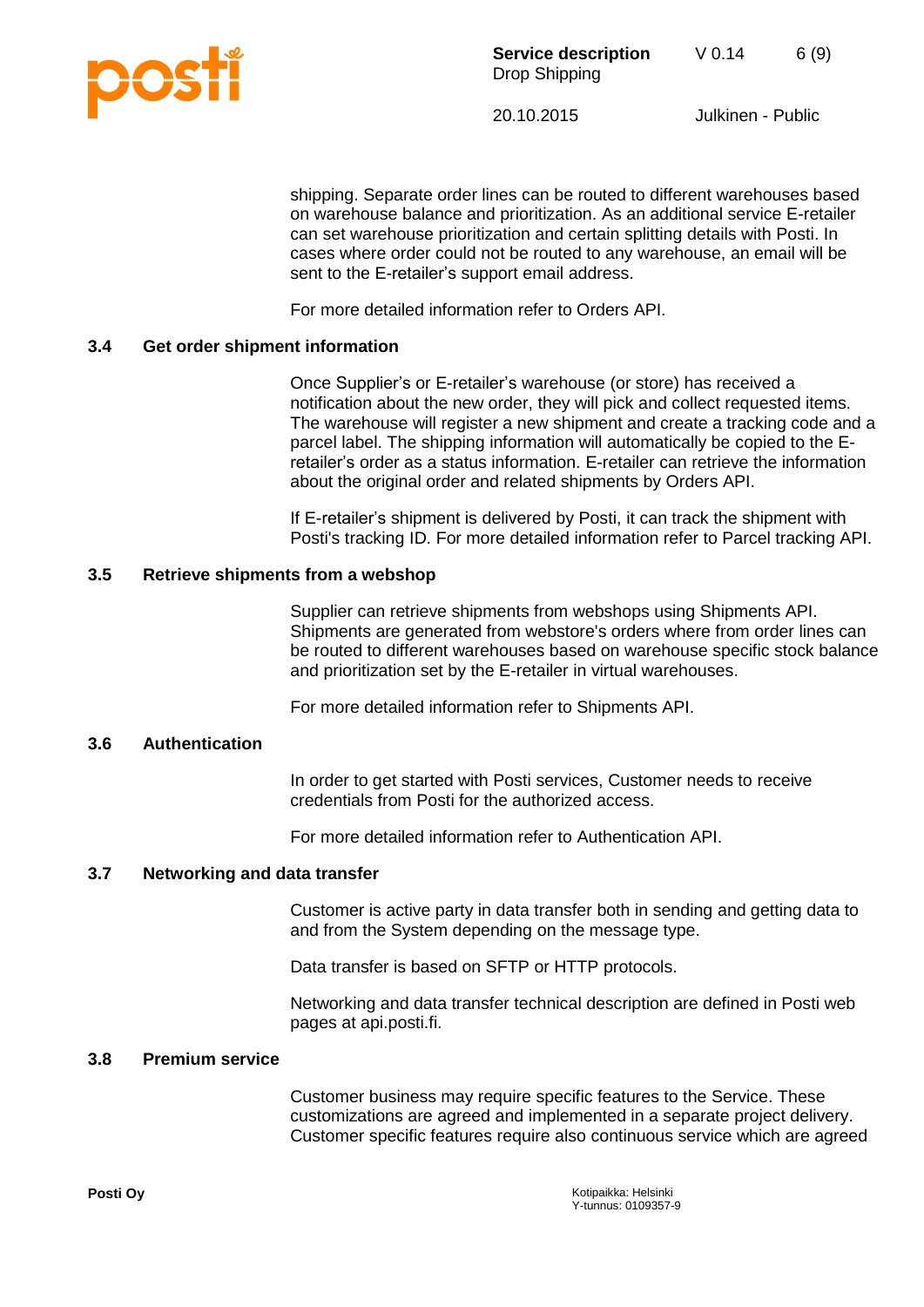

as well in a project delivery. Premium service may include as an example following features:

- Customer project management
- Customer specific data conversions
- Changes to Service networking or data transfer logic e.g. Service is active in sending messages
- Customer dedicated SaaS instances in production
- Customer specific functionalities e.g. reporting
- Customer test environment for customer's continuous development

# <span id="page-6-0"></span>**4 Value-added services**

There can be additional services which can be built on top of the Service with separate contracts. Value-added services are for example in-store picking or click & collect which can be used in omnichannel commerce.

For more detailed information contact Posti.

# <span id="page-6-1"></span>**5 Service use**

Service is available using Service provider's application programming interfaces. Both E-retailer and Supplier must have an agreement with Posti for using the service and needed logistic service to fulfill sales orders.

Service provider, E-retailer and Supplier have responsibility for their IT systems.

# <span id="page-6-2"></span>**6 Service set-up**

Service set-up process is defined in Posti web pages at api.posti.fi. Service use requires that both the E-retailer and the Supplier are using the Service. The E-retailer and the Supplier needs to make commercial agreements to start selling Supplier's products in the E-retailer's webshop with drop shipping model.

Service set-up process does not include changes to Customer's IT systems.

#### <span id="page-6-3"></span>**6.1 Main steps in service set-up**

Set-up process has following main phases:

- Posti delivers programming interface description to the Customer
- Posti and the Customer opens network connections including firewalls and authentication IDs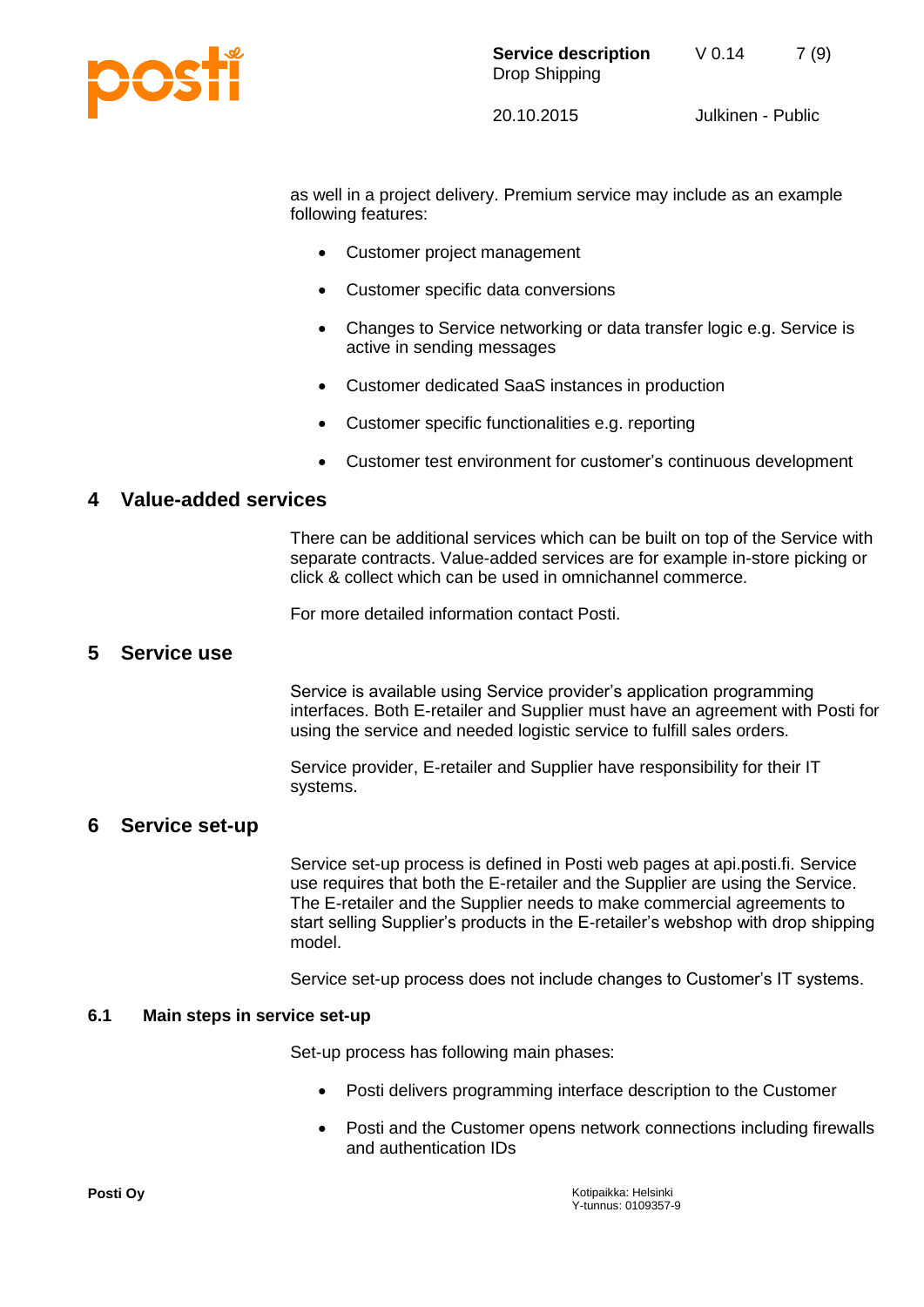

- Customer implement the integration from Customer's systems to the Service
- Posti and the Customer tests the connection
- E-retailer runs end to end testing with its Supplier
- <span id="page-7-0"></span>6.1.1 Premium set-up

Premium set-up is agreed separately. The service is based on consulting work.

<span id="page-7-1"></span>6.1.2 Additional information to be noted in service set-up

E-retailer needs to agree with its suppliers the layout of the delivery notice used in shipments. Printing delivery notes are typically done in the warehouse where shipments are sent.

If E-retailer has specific requirements for packing the shipments it should be agreed between the E-retailer and its Supplier.

If a Supplier is using specific software for printing the address labels it has to be authorized by the E-retailer to Posti before Posti can give the Supplier an access to print address labels using E-retailer's agreement. Supplier's printing solution needs to support consumer delivery services

 Buyer chosen delivery method is selected in webshop and delivered to a Supplier in Shipment message (see Shipment API)

Supplier needs to transport shipments to Posti terminal for E-retailer's consumer deliveries (see also Posti pickup service from posti.fi).

# 6.1.2.1 Returns processing

The Service does not process returns but it needs to be implemented when starting drop shipping.

When there is an undelivered shipment they are returned to address set to sender information by the Supplier when printing the address labels. If undelivered shipments should be delivered to another address this should be noted when implementing printing address labels.

Customer returns are delivered to E-retailers return address agreed in Customer returns service agreement between Posti and the E-Retailer.

# <span id="page-7-2"></span>**7 Service availability and incident management**

Service storages data when it is necessary to produce the Service. It is recommended that customer implements data backups and buffering to its own systems to recover from possible incidents in data transfer e.g. networking.